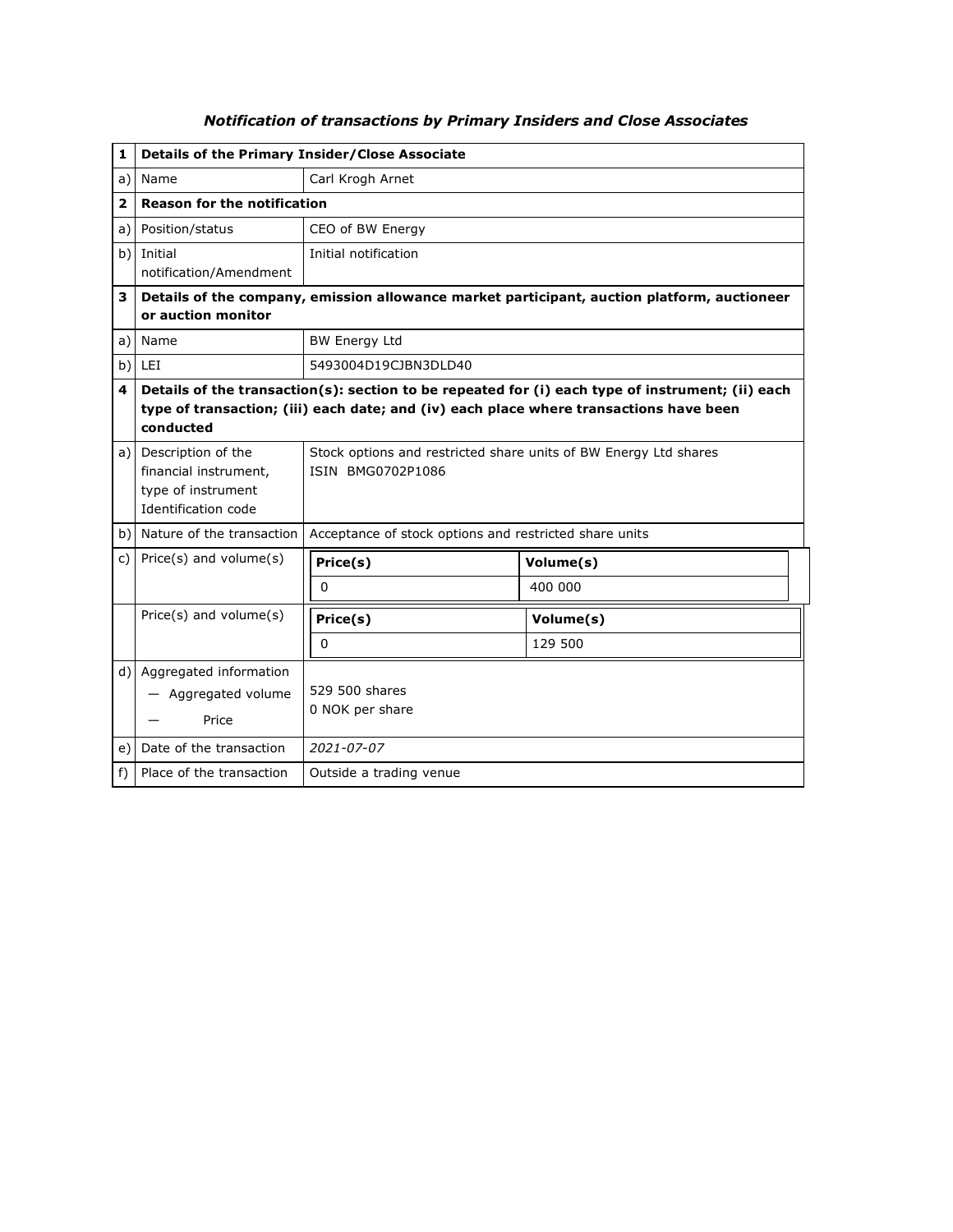| 1     | Details of the Primary Insider/Close Associate                                                                    |                                                                                                                                                                                            |           |  |
|-------|-------------------------------------------------------------------------------------------------------------------|--------------------------------------------------------------------------------------------------------------------------------------------------------------------------------------------|-----------|--|
| a)    | Name                                                                                                              | Knut Ruhaven Sæthre                                                                                                                                                                        |           |  |
| 2     |                                                                                                                   | <b>Reason for the notification</b>                                                                                                                                                         |           |  |
| a) l  | Position/status                                                                                                   | CFO of BW Energy                                                                                                                                                                           |           |  |
|       | b) Initial                                                                                                        | Initial notification                                                                                                                                                                       |           |  |
|       | notification/Amendment                                                                                            |                                                                                                                                                                                            |           |  |
| 3     | Details of the company, emission allowance market participant, auction platform, auctioneer<br>or auction monitor |                                                                                                                                                                                            |           |  |
|       | a) Name                                                                                                           | <b>BW Energy Ltd</b>                                                                                                                                                                       |           |  |
|       | $b)$ LEI                                                                                                          | 5493004D19CJBN3DLD40                                                                                                                                                                       |           |  |
| 4     | conducted                                                                                                         | Details of the transaction(s): section to be repeated for (i) each type of instrument; (ii) each<br>type of transaction; (iii) each date; and (iv) each place where transactions have been |           |  |
|       | a) Description of the<br>financial instrument,<br>type of instrument<br>Identification code                       | Stock options and restricted share units of BW Energy Ltd shares<br>ISIN BMG0702P1086                                                                                                      |           |  |
|       | b) Nature of the transaction                                                                                      | Acceptance of stock options and restricted share units                                                                                                                                     |           |  |
| C)    | Price(s) and volume(s)                                                                                            | Price(s)                                                                                                                                                                                   | Volume(s) |  |
|       |                                                                                                                   | 0                                                                                                                                                                                          | 133 000   |  |
|       | Price(s) and volume(s)                                                                                            | Price(s)                                                                                                                                                                                   | Volume(s) |  |
|       |                                                                                                                   | 0                                                                                                                                                                                          | 42 831    |  |
|       | d) Aggregated information<br>- Aggregated volume<br>Price                                                         | 175 831 shares<br>0 NOK per share                                                                                                                                                          |           |  |
| e)    | Date of the transaction                                                                                           | 2021-07-07                                                                                                                                                                                 |           |  |
| $f$ ) | Place of the transaction                                                                                          | Outside a trading venue                                                                                                                                                                    |           |  |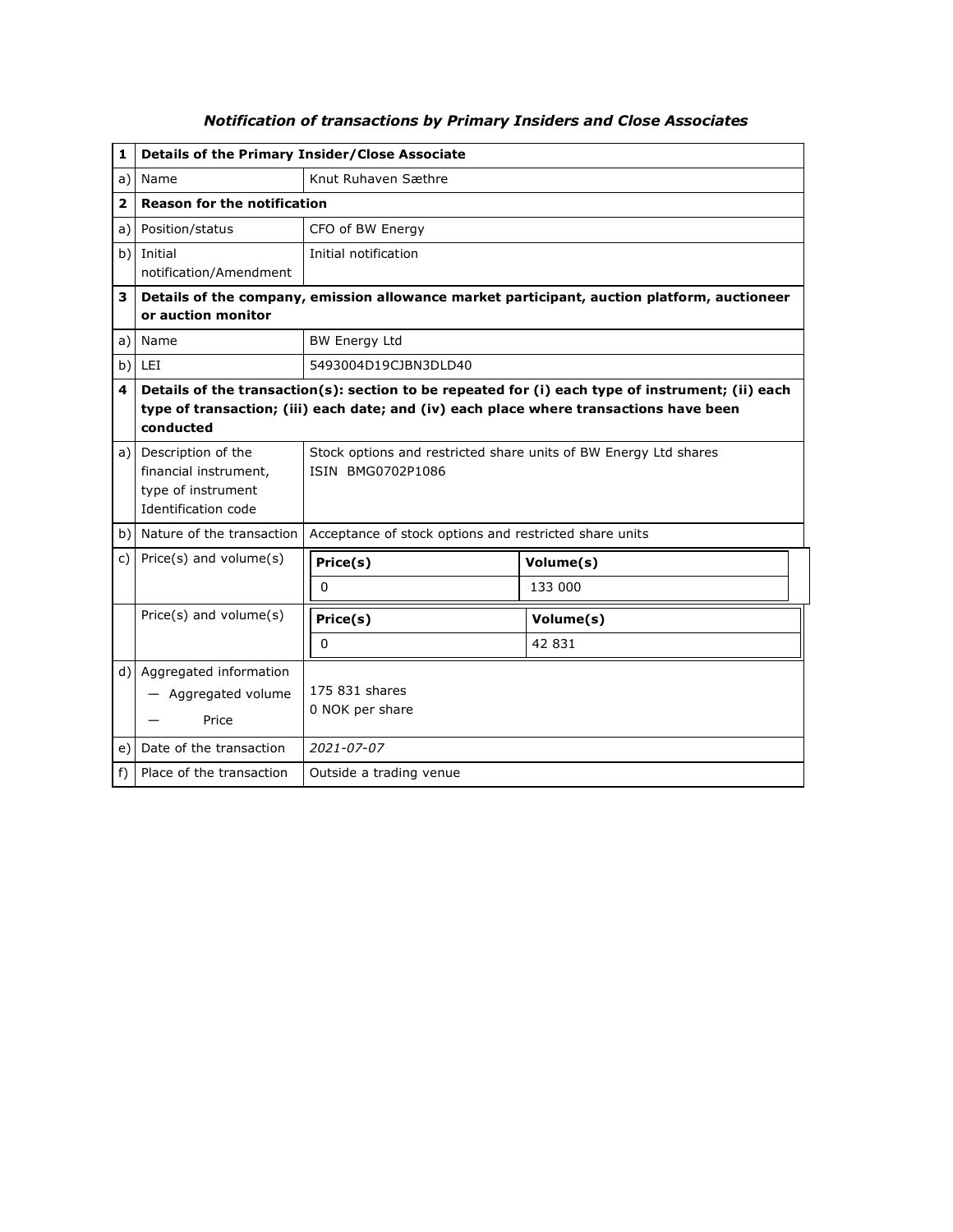| 1              | <b>Details of the Primary Insider/Close Associate</b>                                       |                                                                                                                                                                                            |           |  |
|----------------|---------------------------------------------------------------------------------------------|--------------------------------------------------------------------------------------------------------------------------------------------------------------------------------------------|-----------|--|
| a)             | Name                                                                                        | Thomas Kolanski                                                                                                                                                                            |           |  |
| $\overline{2}$ | <b>Reason for the notification</b>                                                          |                                                                                                                                                                                            |           |  |
| a)             | Position/status                                                                             | CCO of BW Energy                                                                                                                                                                           |           |  |
|                | b) Initial<br>notification/Amendment                                                        | Initial notification                                                                                                                                                                       |           |  |
| 3              | or auction monitor                                                                          | Details of the company, emission allowance market participant, auction platform, auctioneer                                                                                                |           |  |
|                | a)   Name                                                                                   | <b>BW Energy Ltd</b>                                                                                                                                                                       |           |  |
| b)             | LEI                                                                                         | 5493004D19CJBN3DLD40                                                                                                                                                                       |           |  |
| 4              | conducted                                                                                   | Details of the transaction(s): section to be repeated for (i) each type of instrument; (ii) each<br>type of transaction; (iii) each date; and (iv) each place where transactions have been |           |  |
|                | a) Description of the<br>financial instrument,<br>type of instrument<br>Identification code | Stock options and restricted share units of BW Energy Ltd shares<br>ISIN BMG0702P1086                                                                                                      |           |  |
|                | b) Nature of the transaction                                                                | Acceptance of stock options and restricted share units                                                                                                                                     |           |  |
| C)             | Price(s) and volume(s)                                                                      | Price(s)                                                                                                                                                                                   | Volume(s) |  |
|                |                                                                                             | 0                                                                                                                                                                                          | 133 000   |  |
|                | Price(s) and volume(s)                                                                      | Price(s)                                                                                                                                                                                   | Volume(s) |  |
|                |                                                                                             | 0                                                                                                                                                                                          | 42 831    |  |
|                | d) Aggregated information<br>- Aggregated volume<br>Price                                   | 175 831 shares<br>0 NOK per share                                                                                                                                                          |           |  |
| e)             | Date of the transaction                                                                     | 2021-07-07                                                                                                                                                                                 |           |  |
| $f$ )          | Place of the transaction                                                                    | Outside a trading venue                                                                                                                                                                    |           |  |